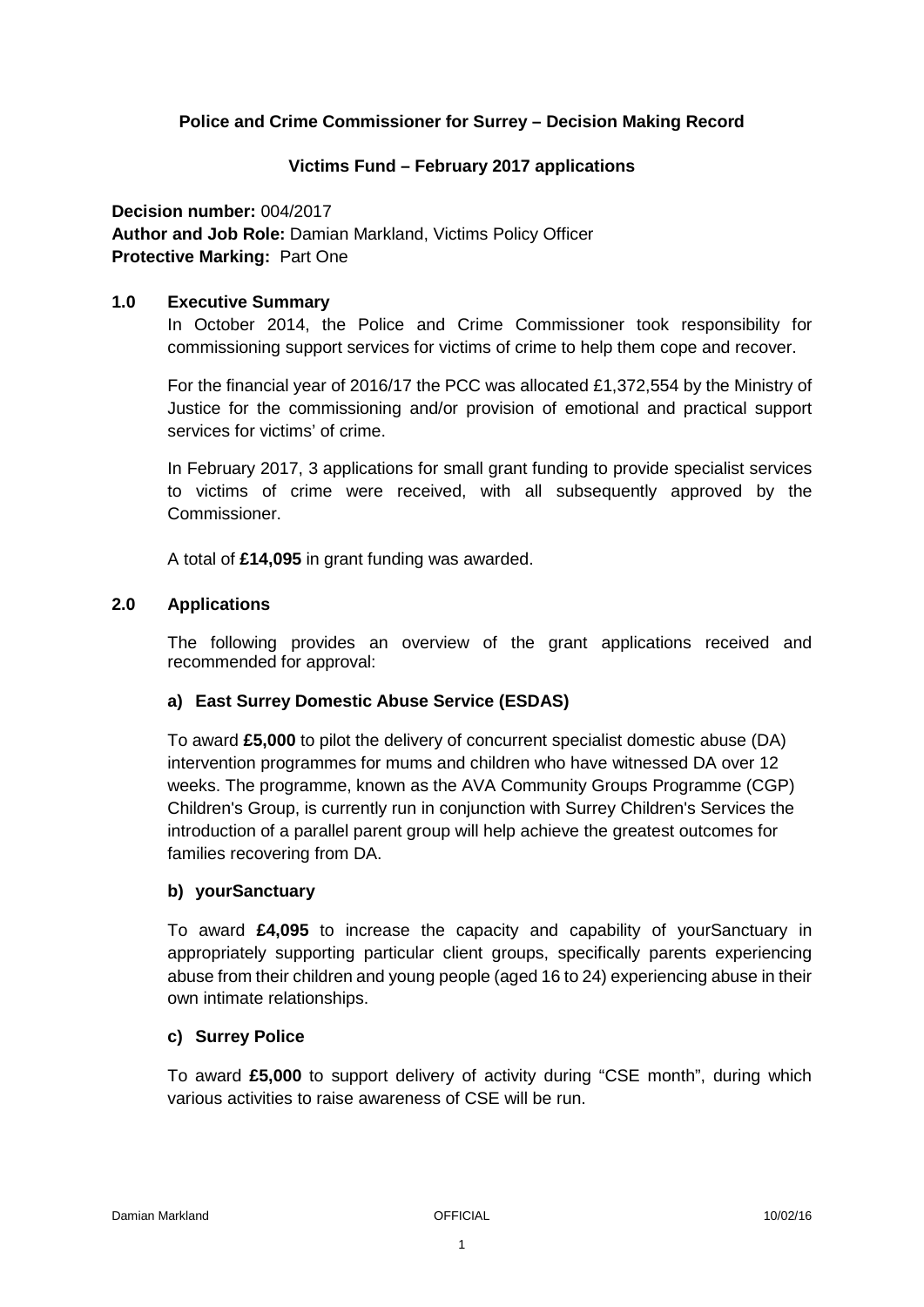# **3.0 Police and Crime Commissioner Approval**

I approve the recommendations as detailed in **Section 2.0** of this report.

Signature: dans lunion

**Date: 10 February 2017**

(All decisions must be added to the decision register.)